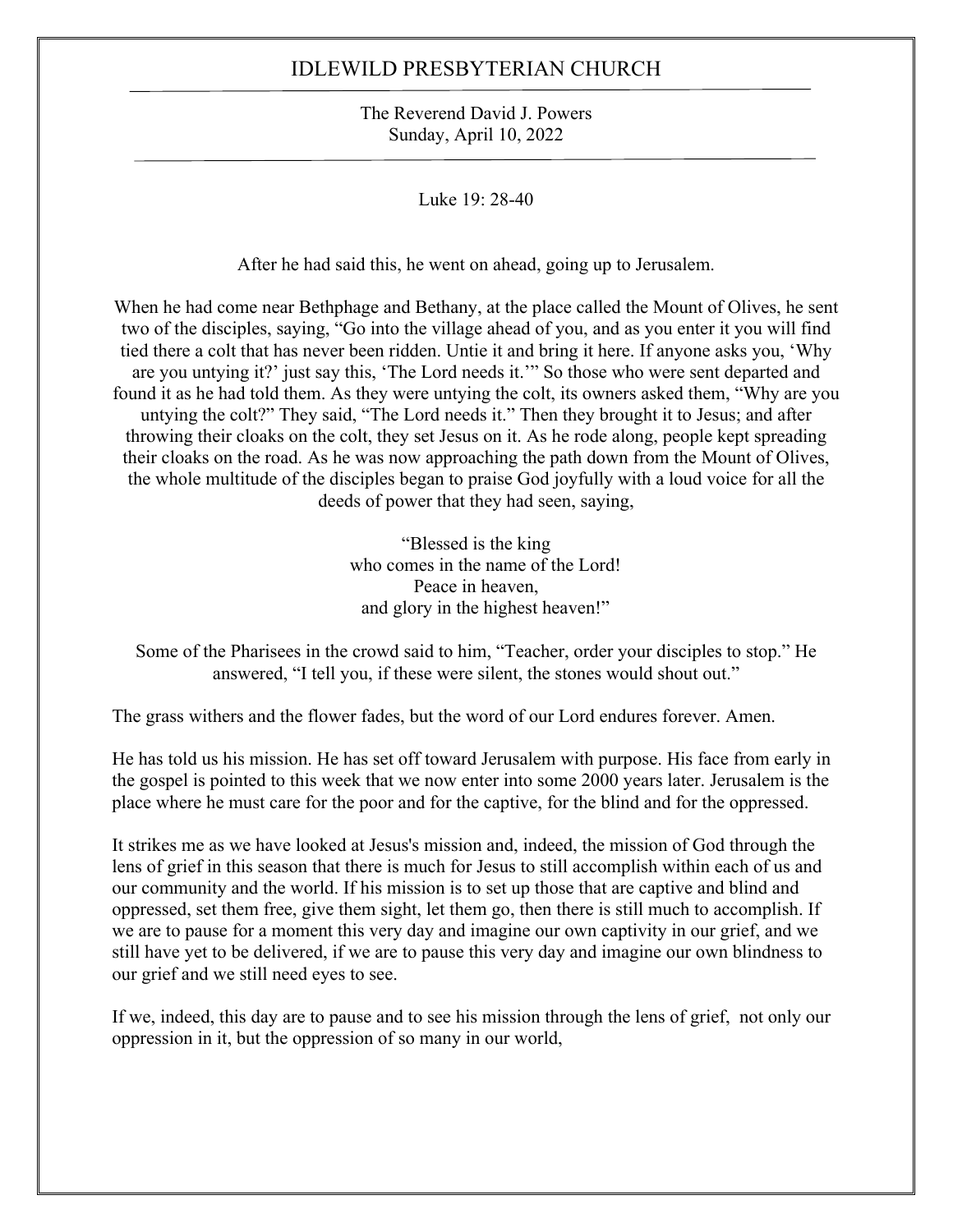The Reverend David J. Powers Sunday, April 10, 2022

then there is still much to accomplish. It strikes me that it is when we do not recognize where we are that we project our hurt the most onto the world and upon our neighbors. We go all the way back to the first week of our series, and we stayed in that moment in denial.

Denial is not only helpful for us each of us on our own journeys of grief, but denial is also unhelpful and unhealthy for our neighbors and the world.

We have much that we still must be released from and, indeed, if we are to go and care for the world as Christ calls us to; if we are to proclaim that the captive are free and the blind might have sight; if we are to go and do that to the world, then, we must reconcile with our own hurt and brokenness lest we project it onto another.

Of course, that's what's going to happen just a few days when we gather in this place on Good Friday at seven in the evening. What we will recognize is people who have not done their grief work scapegoating the Lord of all. The one that they would celebrate by placing cloaks on the ground and waving palms will be the one through the work that they have chosen not to do will be the one that will suffer at their hands.

There's a different scene here in the Gospel of Luke compared to the other gospels. It is a different scene even a different setting. Perhaps you are aware that other gospels detail a triumphal entry into the city. Perhaps you've heard even from this pulpit a proclamation of the gospel as it's reflected as two competing parades entering into the city gates. You read of people throwing palms on the ground and shouting Hosanna. The Gospel of Luke speaks nothing of that. Jesus isn't even in the town yet. and there isn't a great crowd either. They may not even have palms. Instead, scripture tells us that he's just beginning to come down from the Mount of Olives when a group gathers. But a group of his disciples, people who have followed him, seen his good work, have watched him as he's healed people and as he's spoken power against the power of the world, they've watched as he has provided food from what looked like meager fish and bread. They've seen all of this, and a thousand other things that aren't accounted for in our text. and they are the ones that gather not for what they will see but for what they have already seen. They gather as he's coming down this mountain, and they don't wave anything. They just take off their coats and place them on the ground before him, and he walks across them and then, they begin to shout "Blessed is the king who comes in the name of the Lord. Peace in heaven and glory in the highest heaven."

"Peace," they shout, "in heaven", and I imagine they want it in their here and now as well.

Some religious folks are standing close by too, and, upon hearing these shouts, they say to Jesus "Teacher, order your disciples to be quiet." They've seen all these things. We know they've seen all these things. They keep talking about these things. Now they're yelling about them as you're making your way into town. Tell them to be quiet. Jesus says this, "If they were silent the stones would shout out." If they didn't have voices, then the heavy seemingly immovable objects would speak of my glory. They would speak of my deliverance. They would speak of my healing those things that we can't push out of the way that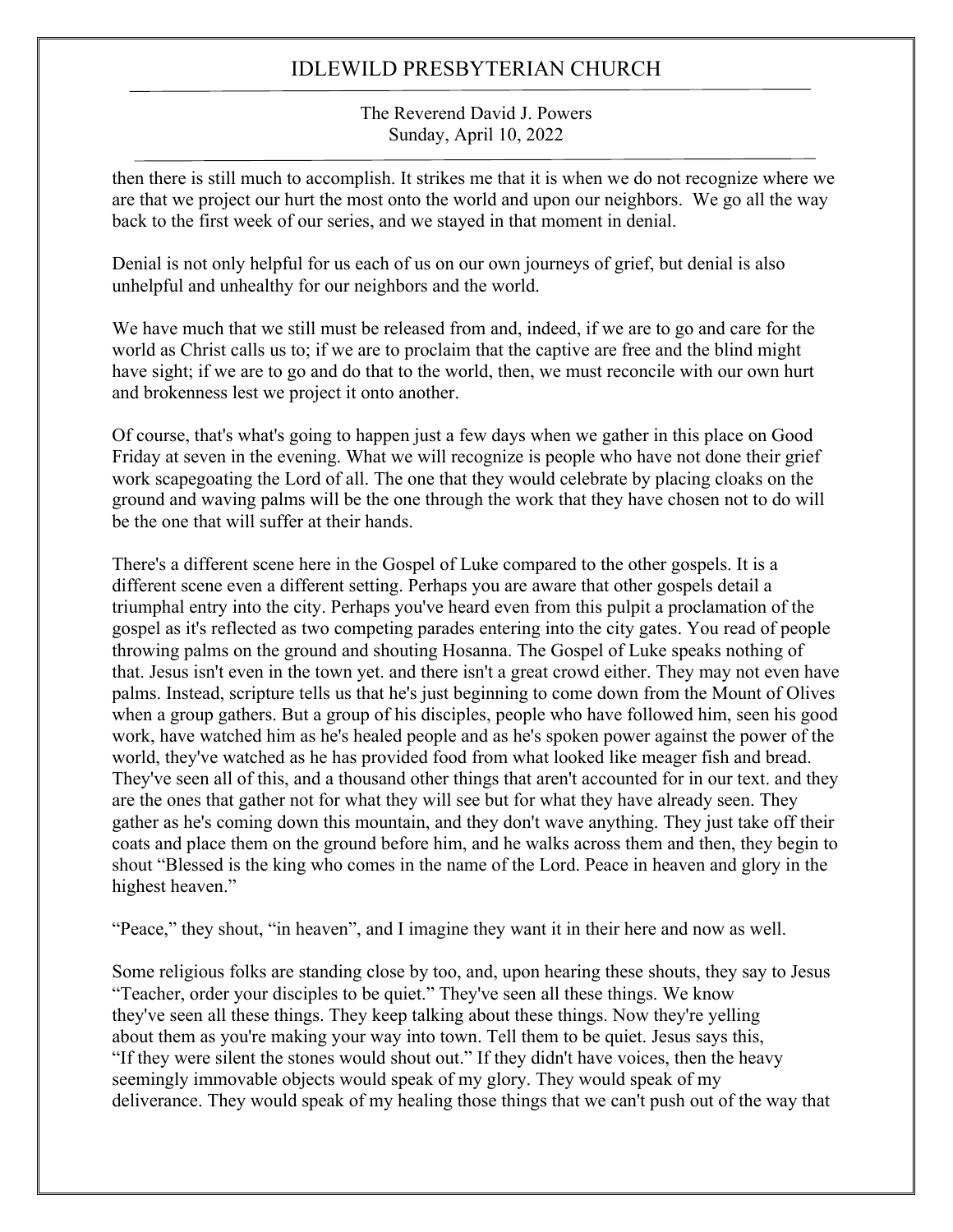The Reverend David J. Powers Sunday, April 10, 2022

weigh us down. They would testify to my power to change and heal and make new even those heavy burdensome things. They would speak good news to the poor and released to the captives.

It struck me this week that this parade is more meager than we imagined. It's more humble. It's more thoughtful. it's more patient. He's not even in the city, yet he's coming down from the mountaintop making his way into a place where he will know deep hurt. It has struck me this week that grief is simply love persevering in the midst of the brokenness of the world. Grief is getting on the back of a donkey and making its way into the hurt of the world knowing that the hosannas and the celebrations are going to fade, but that the healing and the mission still must be accomplished. For us this day, Palm Sunday, signifies love persevering in the person of Jesus Christ. This is love's march toward the deepest needs of the world, the deepest hurts, and what we see in Christ, even as we know what will happen and transpire over the days ahead, exemplified by Christ on this day is courage and resolve in the ways in which Christ loves each of us and the world.

The good news of this day is not born of a king that's going to wield a sword.

The good news of this day is of an incarnate God, love in the flesh, love that enters into the pain of the world, and if indeed love enters into the pain of the world, then love enters into your pain too and our pain communally. The good news is that there is no pain that God does not enter into. There is no hurt that God does not bear.

That's true not simply 2, 000 years ago, but it's true this day. It's true for the pain that you brought to this place. The hurt God enters into those deepest places within you because indeed this day signifies love persevering. When we look across the world, we see lives torn apart by war and hurt. The good news is just as true there, too, that God enters into that pain and hurt as well. When we see difficulty in the midst of this community, we claim the good news again that God enters into that pain and that hurt. When you are navigating the brokenness of a relationship ,we claim the good news together that God enters into that pain and that hurt. This day, as we wave our palms and as we celebrate, we recognize that Palm Sunday for us signifies Christ Incarnate persevering, resolved in his mission ,face pointed towards the hurt, moving in the humblest of ways into pain and anguish. This is so that we might together know what it means to be healed by the love of God. Beloved, this week we are equipped for everything that is to come our way because the one who comes humble and riding on a donkey has gone before us.

Even in the absence of the hallelujahs, even in Luke's telling of this story, that, indeed, friends is good news worth our hosannas.

Let's pray together.